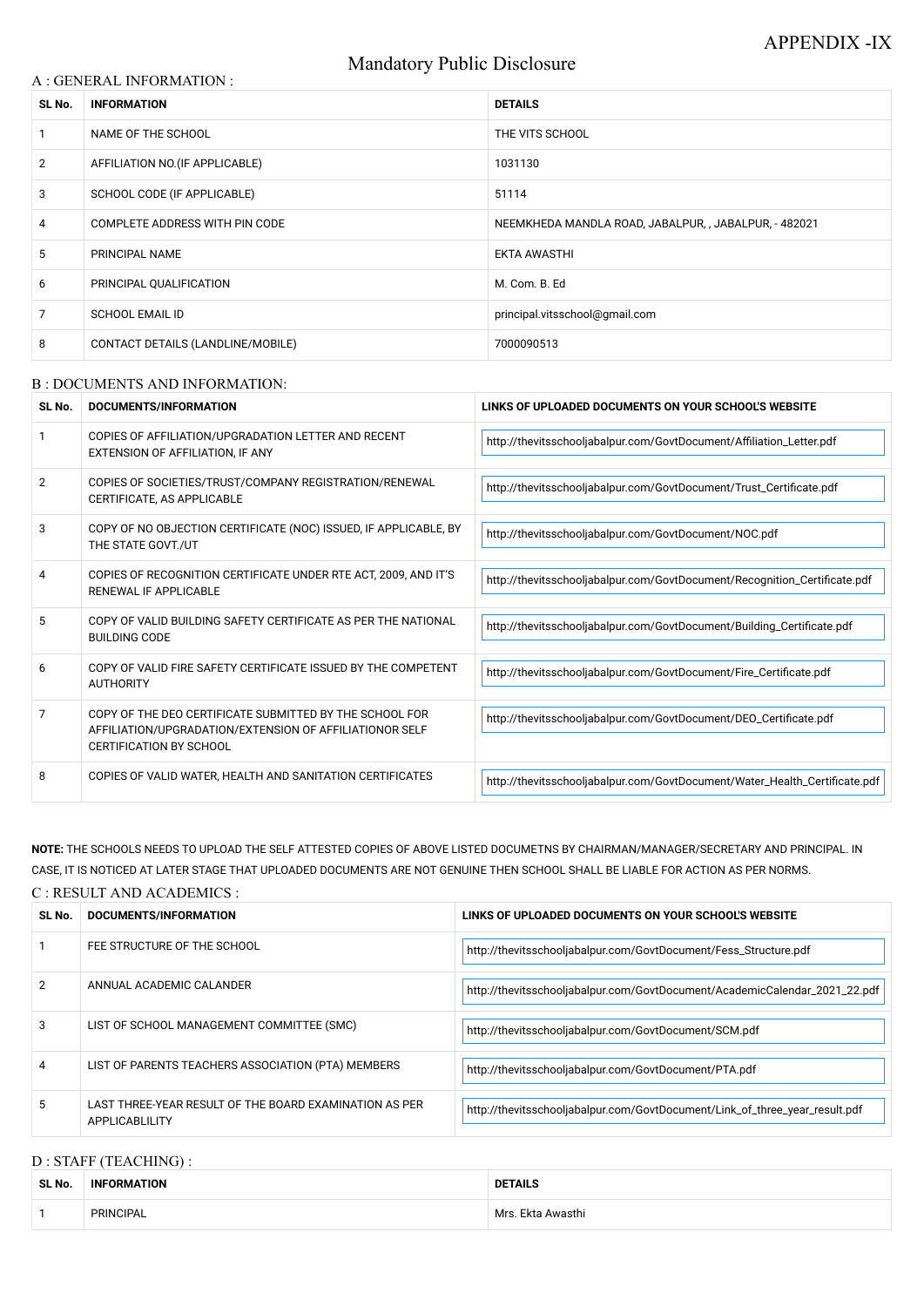| $\overline{2}$ | TOTAL NO. OF TEACHERS                     | 13   |
|----------------|-------------------------------------------|------|
|                | <b>PGT</b>                                |      |
|                | <b>TGT</b>                                | 10   |
|                | <b>PRT</b>                                | 2    |
| 3              | <b>TEACHERS SECTION RATIO</b>             | 13:1 |
| 4              | DETAILS OF SPECIAL EDUCATOR               |      |
| 5              | DETAILS OF COUNSELLOR AND WELNESS TEACHER |      |

#### RESULT CLASS: X

| <b>SL</b><br>No. | <b>YEAR</b> | <b>NO. OF REGISTERED</b><br><b>STUDENTS</b> | <b>NO. OF STUDETNS</b><br><b>PASSED</b> | <b>PASS PERCENTAGE</b> | <b>REMARKS</b> |
|------------------|-------------|---------------------------------------------|-----------------------------------------|------------------------|----------------|
|                  |             |                                             |                                         |                        |                |

#### RESULT CLASS: XII

| <b>SL</b><br>No. | <b>YEAR</b> | <b>NO. OF REGISTERED</b><br><b>STUDENTS</b> | <b>NO. OF STUDETNS</b><br><b>PASSED</b> | <b>PASS PERCENTAGE</b> | <b>REMARKS</b> |
|------------------|-------------|---------------------------------------------|-----------------------------------------|------------------------|----------------|
|                  |             |                                             |                                         |                        |                |

#### E : SCHOOL INFRASTRUCTURE:

| SL No.         | <b>INFORMATION</b>                                                                             | <b>DETAILS</b>                              |  |
|----------------|------------------------------------------------------------------------------------------------|---------------------------------------------|--|
|                | TOTAL CAMPUS AREA OF THE SCHOOL (IN SQUARE MTR)                                                | 10117                                       |  |
| $\overline{2}$ | NO. AND SIZE OF THE CLASS ROOMS (IN SQ FTMTR)                                                  | 16 & 714                                    |  |
| 3              | NO. AND SIZE OF LABORATORIES INCLUDING COMPUTER LABS (IN SQ MTR)                               | 3 & 714                                     |  |
| 4              | <b>INTERNET FACILITY</b>                                                                       | <b>YES</b>                                  |  |
| 5              | NO. OF GIRLS TOILETS                                                                           | 3                                           |  |
| 6              | NO. OF BOYS TOILETS                                                                            | 3                                           |  |
|                | LINK OF YOUTUBE VIDEO OF THE INSPECTION OF SCHOOL COVERING THE<br>INFRASTRUCTURE OF THE SCHOOL | https://www.youtube.com/watch?v=TOdEzLid0FM |  |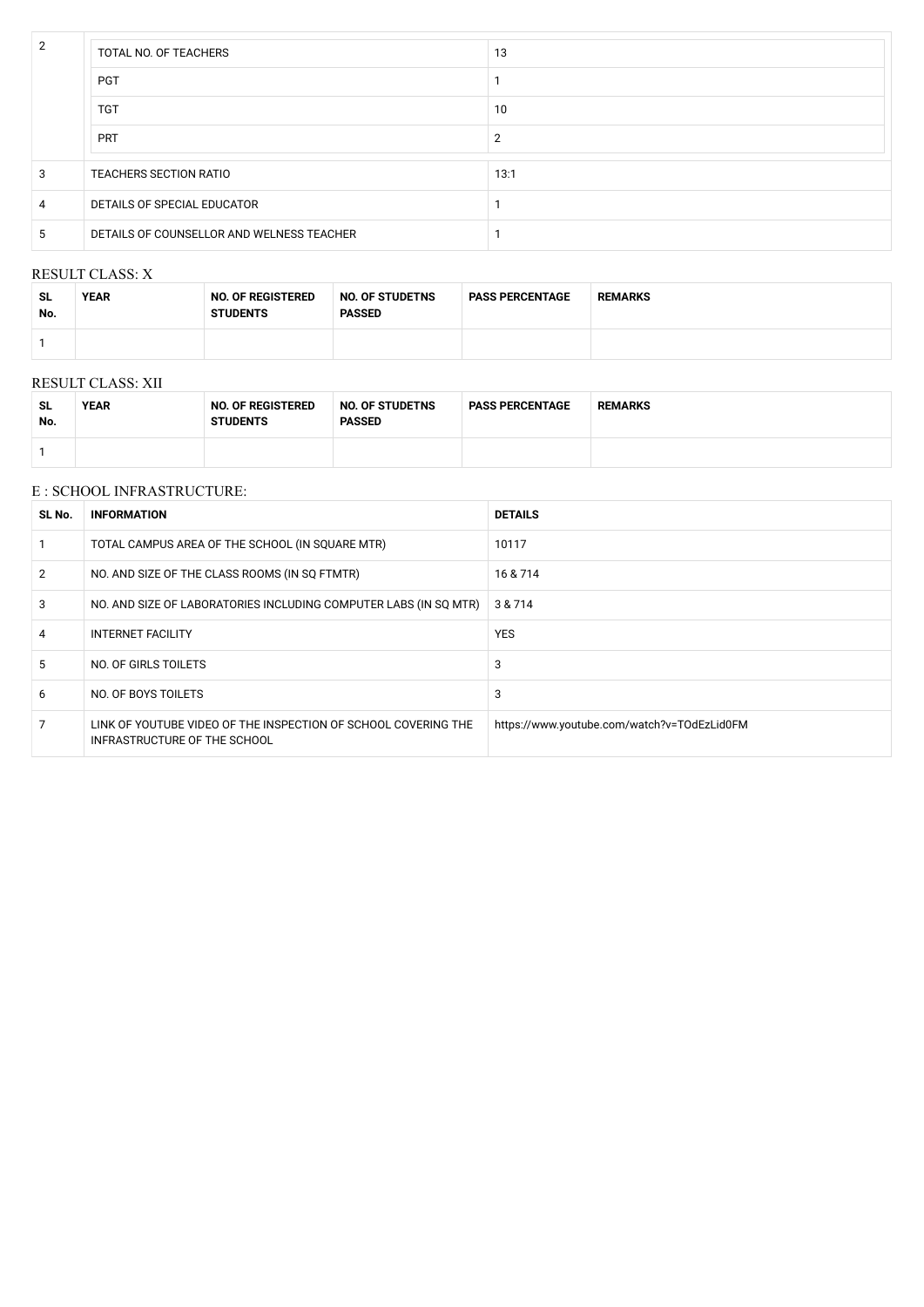# SMT. LAXMI DEVI SENANI CHARITABLE TRUST

Branch Office: Above Shoppers Kemp, Rewa Road, SATNA-485001 (M P) 07672-223631 · Fax: 07672-227011 · Cell: 9826125683 · E-mail: stsenanidivaho  $01042016$  $SEDSCT|TVS-TBP|20|6|02$ 

### RESOLUTION FOR ESTABLISHMENT OF NEW (CBSE, SCHOOL)

That trust wide its executive meeting held on 01/01/2016 vides item no.02 passed the resolution TO allocate 2.5 Acre (10117.1Sq.meter) land start and run THE VITS SCHOOL Jabalpur. This land is allotted from khasra no.194 part measuring 1 acre (4046.86 Sq.Meter) and khasra no. 196 part 1.5 acre (6070.28 Sq meter) of the sale deed of Smt.Laxmi Devi Senani Charitable Trust at Beside TFRI, Neemkheda near Gaur Tiraha, Jabalpur (M.P.), The Smt.Laxmi Devi Senani Charitable Trust will allocate and provide required funds for smooth functioning of THE VITS SCHOOL, Jabalpur.

Signature

Chairman, Smt.Laxmi Devi Senani Charitable trust

Head Office : 23/64, Old Rajendra Nagar, New Delhi - 110 016

**JAGER** THE VITS SCHOOL **JABALPUR** 

**JABALPUT**